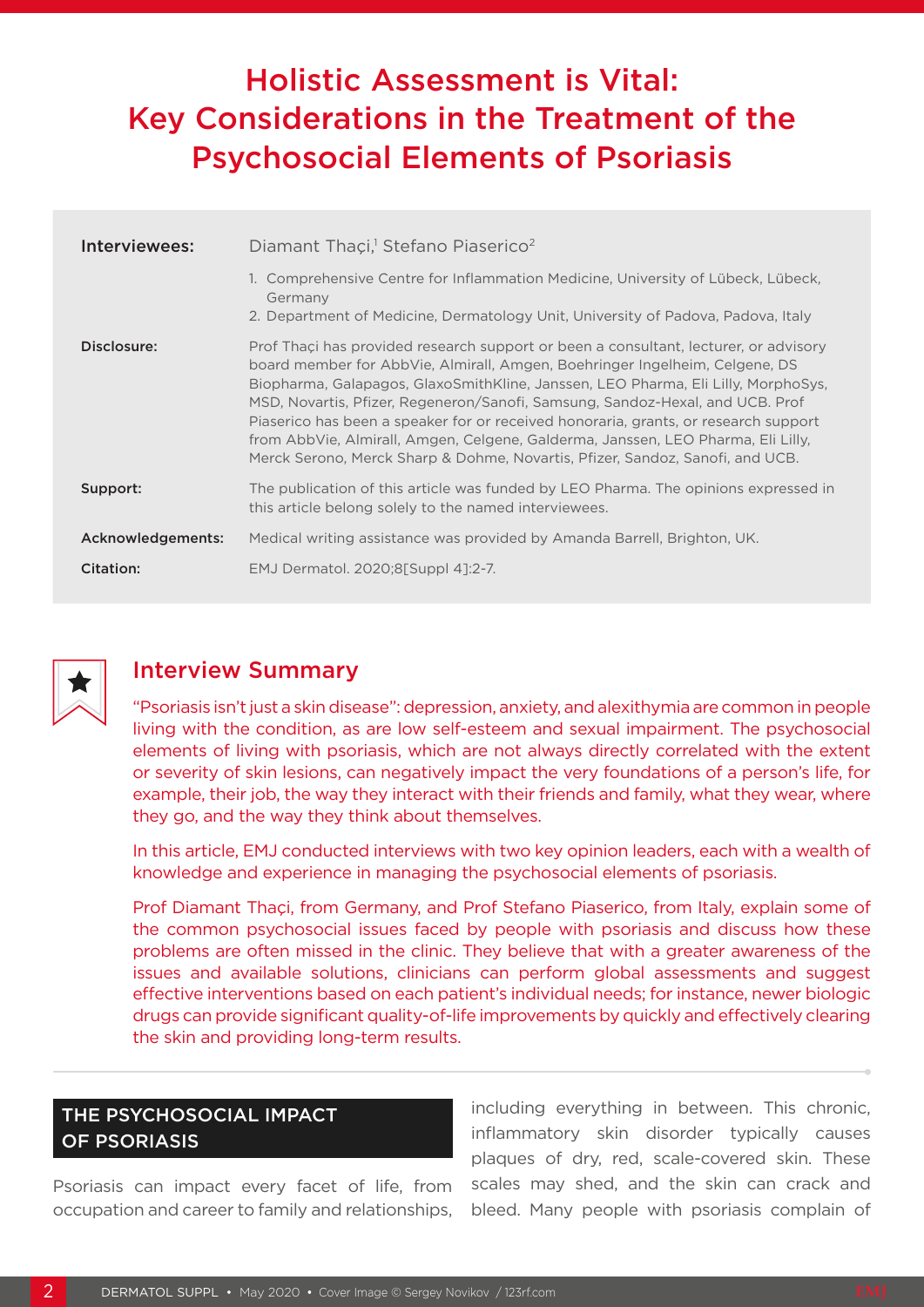itching and/or pain but the physical symptoms are only one part of the disease.<sup>1</sup>

Psoriasis has been linked to various comorbidities, including metabolic syndrome, liver disease, respiratory disease, cardiovascular disease, and psychosocial disorders. Studies have found that, depending on the screening method used, between 9% and 55% of people with psoriasis experience depression.2 "The psychological impact of psoriasis and its overall effect on quality of life domains is really something that most people who do not have the condition couldn't even imagine," said Prof Piaserico. "When you are living with this and other people are reluctant to shake your hand, or people get out of the swimming pool when you are getting in for example, over time these things are crucial to the development of a deep sense of hopelessness and stigmatisation."

Prof Thaçi and Prof Piaserico highlighted how people with psoriasis are often shy and have low self-esteem. The condition can lead them to actively avoid interacting with others or carrying out everyday activities. They often live in fear of others judging them for their skin condition and fear of the symptoms. Moving vigorously, or even sitting down in some cases, can cause the skin to painfully crack. Others may shed large quantities of scales as they move around, causing them to fear walking in public places. Psoriasis follows a relapsing–remitting path, and people in remission can also live in fear of the condition flaring.

The symptoms impact on the most intimate of relationships and can lead to sexual impairment. Both clinicians said that they have had patients who tried to hide their skin from their partners because they thought it made them less sexually attractive. Prof Thaci described a woman who always hid her skin from her husband, even though he said he accepted her as she was. The patient feared that if her husband saw her skin, he would not love her in the same way. Prof Thaçi explained: "It is different for everyone, but young people with psoriasis especially can have more mental disorders, more anxiety, and more depression. They can be afraid of coming into contact with people. We often talk about low selfconfidence, but it is more than that. They have a fear of showing their skin and feel like all the time they are being observed. They are afraid of how people may perceive them. Living like this in

the long term can have a cumulative impact on quality of life. There are patients who don't even want to have children because they don't want them to suffer in the way they are suffering."

Prof Piaserico agreed, saying that many people internalised the stigma associated with the condition, which only sought to compound the psychological impact of disease. The prevalence of alexithymia, or difficulty in recognising and describing emotions, ranges from 15.6% to 33.0% among people with psoriasis.2 This is much higher than the 10.0% found in the general population. $3$ "The more people hide themselves away, the more they hide their feelings. Because they are unable to express their emotions, they become unable to feel anything. They can just get used to feeling this way and do not seek help," Prof Piaserico said.

"There are so many examples of the destructive power of psoriasis. I have patients who start crying after a couple of minutes; a young woman who felt she couldn't wear a skirt due to psoriasis on her legs. There are people who are upset because of the way they have been treated in society or at work because of their skin condition. I had another patient who was moved from the job she loved, working behind a bar chatting to people, to the kitchen due to psoriasis on her face. They tell you what is going on in their lives and your heart just melts because you understand this is not just a skin disease, this is something much more."

#### PSORIASIS, SLEEPING, AND ITCHING

Two areas where the physical and psychological aspects of living with psoriasis interact are sleep and itch. A report published by the UK's Psoriasis Association and LEO Pharma<sup>4</sup> last year found that these two issues had a significant impact on quality of life yet were routinely under-recognised by healthcare professionals.

This report included an online survey of 100 people living with psoriasis that found that 43% reported difficulty sleeping in the previous month. Of those, 100% said their sleep loss was caused by itching. More than one-third of those who experienced sleep loss also said they felt "despondent" about their skin.<sup>4</sup> Long-term sleep deprivation is associated with an increased risk of Type 2 diabetes mellitus, hypertension, high cholesterol, obesity, and metabolic syndrome.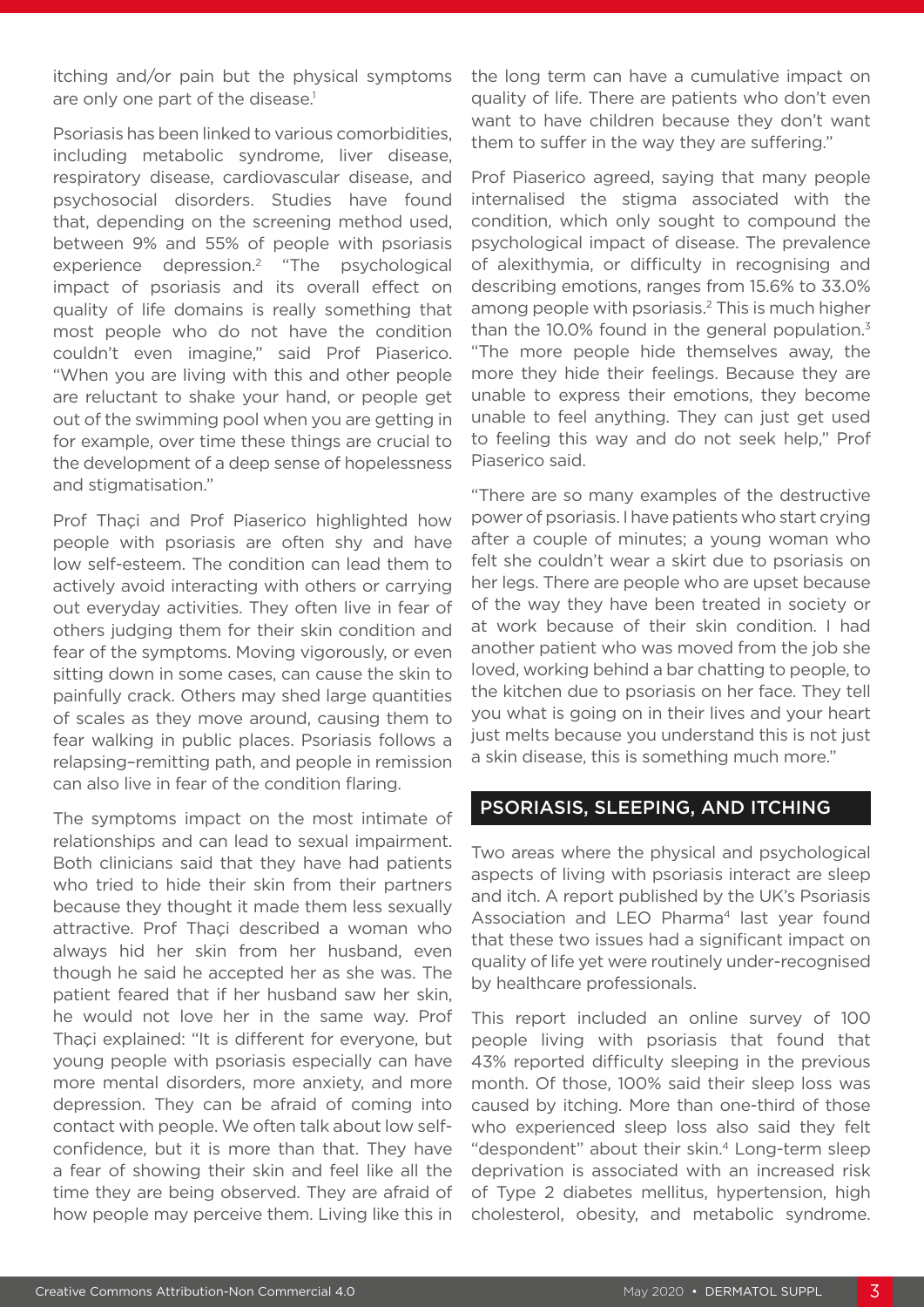The literature also shows a strong link between sleep disruption and depression. Approximately 75% of people who have been diagnosed with depression report insomnia, which is itself a risk factor for the development of depression.<sup>5</sup>

Speaking about the connection between sleep, itch, and psoriasis, Prof Thaçi said: "If you look in old books, it is written that psoriasis does not itch. But when you ask the patients, it's a very different story. The itch is different to what people experience in other diseases: it has a different intensity." Current thinking, he explained, is that itch is the first sign of the Koebner phenomenon, or the appearance of new lesions on previously unaffected skin, secondary to trauma.<sup>6</sup>

"We find that the patient scratches, and then gets psoriasis in the place that they have scratched. This means that the itch is not only a subjective symptom but is also a psoriasis trigger. Even when the patient says they have no itch, they are scratching, trying to remove the scales. This can lead to bleeding in some areas. We have patients who wake up wondering what happened to them and why they are bleeding," he added.

Sleep disturbance, rather than sleep loss, can contribute to psychosocial symptoms in this group of patients, according to Prof Thaçi. "We have looked at this and found that you can compensate for the amount of sleep you lose because you can sleep anywhere at any time. What you cannot compensate for is sleep disturbance. This is a big problem for our patients because if they cannot get a deep sleep, they feel tired all the time and cannot become motivated. It can have a big impact on their daily activities."

#### BURDEN OF DISEASE

The severity or extent of the disease is not necessarily linked to the severity or extent of psychosocial impact, both clinicians highlighted. "The baseline Psoriasis Area and Severity Index (PASI) score is not always related to the baseline Dermatology Life Quality Index (DLQI)," explained Prof Piaserico. "You need to take into account the sex of the patient, their age, and many, many other factors. These are the things that influence how the condition affects their quality of life."

Prof Thaçi agreed that it is just as useful to look at the burden of disease as it is to assess the severity

of disease. This can give clinicians a better idea of how the condition is impacting quality of life and, by extension, psychosocial domains, than the PASI score alone. Psychosocial impact depends on the burden of disease. That is determined by the patient's age, sex, position in the community, level of activity and what they enjoy doing, as well as disease severity. "People who have had the condition for a long time can find the disease burden may not be as high as someone who has recently received a diagnosis. So, we have this disconnection of correlation between disease severity and psychosocial impact. I have patients who have mild disease and feel miserable and I have patients who have had psoriasis for 20 years and are indolent and you cannot move them to get treatment," he said.

Prof Thaçi continued by describing how he saw patients who are afraid to shake hands or show their skin or nails. This, combined with the pain they often experience, means they are afraid to socialise and start to avoid contact with others. "Social contact is crucial for development in children and young adults, so from this context you can see how psoriasis can totally change the direction of a young person's life," he said.

Another key factor that influences burden of disease is the body area affected. Psoriasis plaques on the genitals can negatively impact on a person's sex life, for example, and both doctors spoke of patients whose careers had been impacted by people's perceptions of apparently mild disease on the face or hands. "Psoriasis can also be painful," reported Prof Piaserico. "It can be like a sunburn that lasts for several months. People with psoriasis of the soles cannot even walk. This is another connection between the physical aspects of the disease and the psychological."

#### NEED FOR GLOBAL ASSESSMENT

Prof Piaserico and Prof Thaçi both emphasised the importance of the global assessment of psoriasis patients. Understanding the full impact of disease on each individual patient, they believe, is the key to offering relevant, effective interventions. As most dermatologists are not specialists in psoriasis, however, they can sometimes underestimate the significance of holistic assessment. Prof Piaserico said: "Some dermatologists consider the psychological aspect of the disease to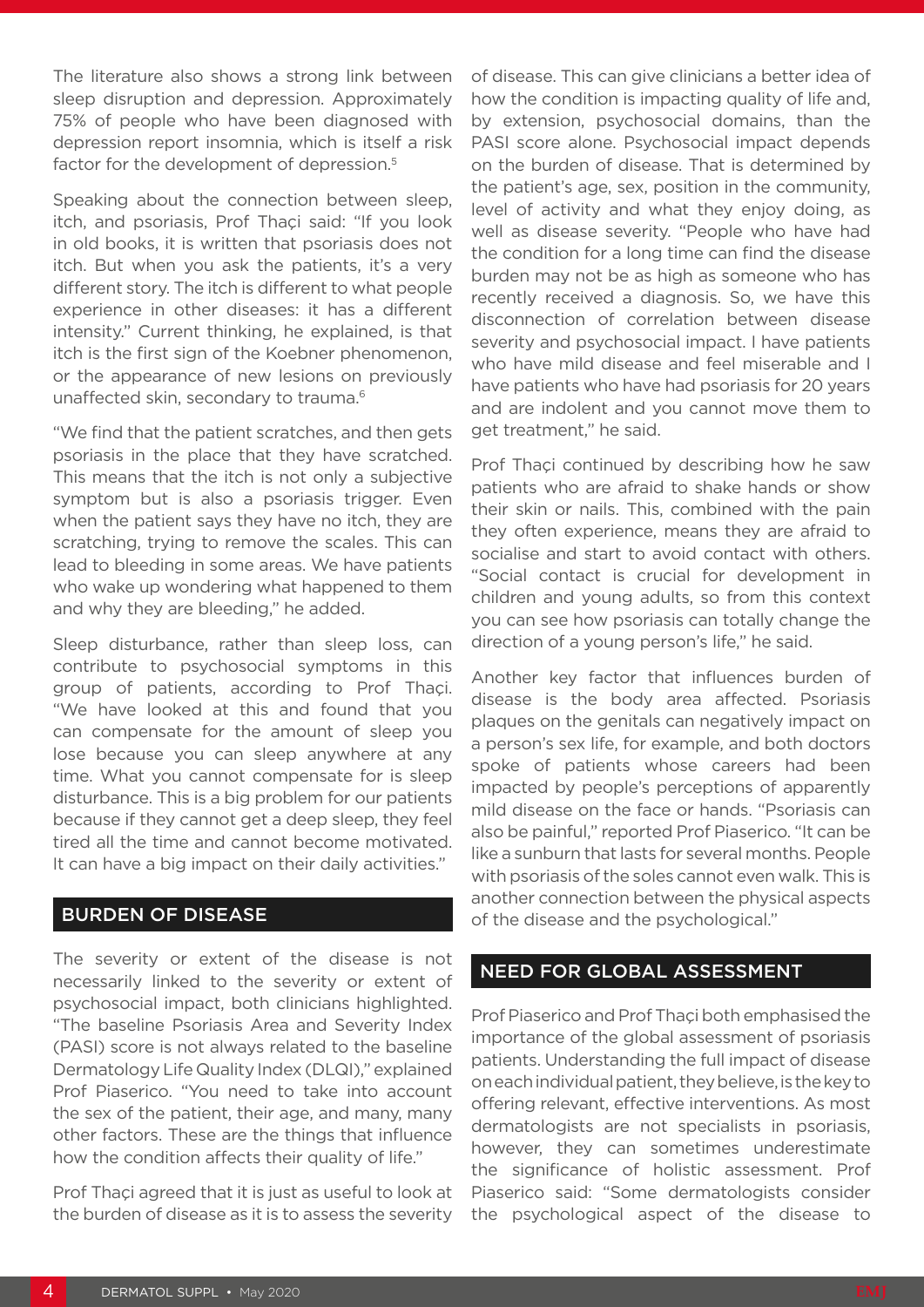be secondary or not relevant to the physical symptoms. They say it is their job to take care of the skin. But some therapeutic decisions are influenced by the psychological aspect." He used the example of a person living with psoriasis that only affected the nails, a localisation that does not tend to respond to topical treatments. While such a patient would have a relatively low PASI score, the burden of disease may be high if their job required them to show their hands to others. He reported how one of his patients had felt forced to stop working as a jeweller for just that reason. "In this context," added Prof Piaserico, "it is very important to consider the psychological impact of psoriasis."

Identifying alexithymia in clinical practice is extremely important because the syndrome can increase the burden of disease and cause significant quality-of-life impairment. Psoriasis patients who experience the disorder experience higher levels of depression and anxiety, a higher risk of alcohol dependency, and more negative impacts on their work life than those who do not.<sup>2</sup> However, Prof Thaçi warned that the DLQI was not always sensitive to the issues that influenced the psychosocial elements of living with psoriasis. The score asks patients to rate, among other things, how their condition has impacted on activities including shopping or gardening and their ability to attend social events in the last week.7 When the burden of disease has led to the patient isolating themselves, such questions held little relevance. "When you do the DLQI, patients will say the condition doesn't bother them so the score is low, but that's because the questions are not applicable, sometimes they don't have any friends, or they don't go shopping or do sports, but that doesn't mean the condition is not having a huge impact on them," he said.

One of the questions on the DLQI, which is carried out routinely in many European countries, covers sexual activity. However, many patients will decline to answer it. The reasons for this are complex, but they may be embarrassed to talk about how their condition is affecting their sex life. If a patient is experiencing alexithymia, they may find it difficult to understand or express how sexual impairment makes them feel.

While clinicians may be experienced in identifying psychological symptoms such as depression, anxiety, and suicidal ideation, the impact of

psoriasis-related fear is harder to spot. This, Prof Thaçi said, was extremely difficult to measure. The interplay between the physical and psychological symptoms of psoriasis is another reason the two must be considered together as part of a holistic, patient-centred consultation. As Prof Thaçi explained, psoriasis can be exacerbated by stress, and a psoriasis flare is in itself a stressful situation.

"The connection goes deeper than this, however, and again relates to the fear element of living with the condition. If the patient is often in pain, they will have a perception that everything is painful. The pain may come from the skin or from a joint and it will have an impact on their perception of the disease. They may constantly be worried about sitting down for fear that their skin will crack and they will shed loads of scales that will be left when they stand up. Scaling on the skin can make them fearful of showing their skin and this can influence what they wear, where they go, and who they visit," he said.

Rather than rely on PASI and DLQI scores, the clinicians said, dermatologists should get to know each patient and what matters to them. They recognised that the alexithymia some patients develop after years of avoiding social contact can make conversations difficult to start; however, they believe this approach is the only way to ensure patient needs are met.

"Patients are often depressed and reluctant to believe that anyone understands what they are going through," said Prof Piaserico. "We need to change that mindset by being emotional and empathetic with our patients. I always start by telling them that I really do feel what they feel as I have a lot of experience in this area. Symptoms like pain and fear are very personal, so it helps to try to connect with them. I always say that I understand your suffering beyond the skin and what you are showing me." Some dermatologists may be reluctant to start conversations about the psychological impact of psoriasis because they believe they cannot offer solutions to such problems. This is untrue, said Prof Piaserico and Prof Thaçi: if clinicians can get the physical symptoms under control, an easing in the psychosocial symptoms will soon follow.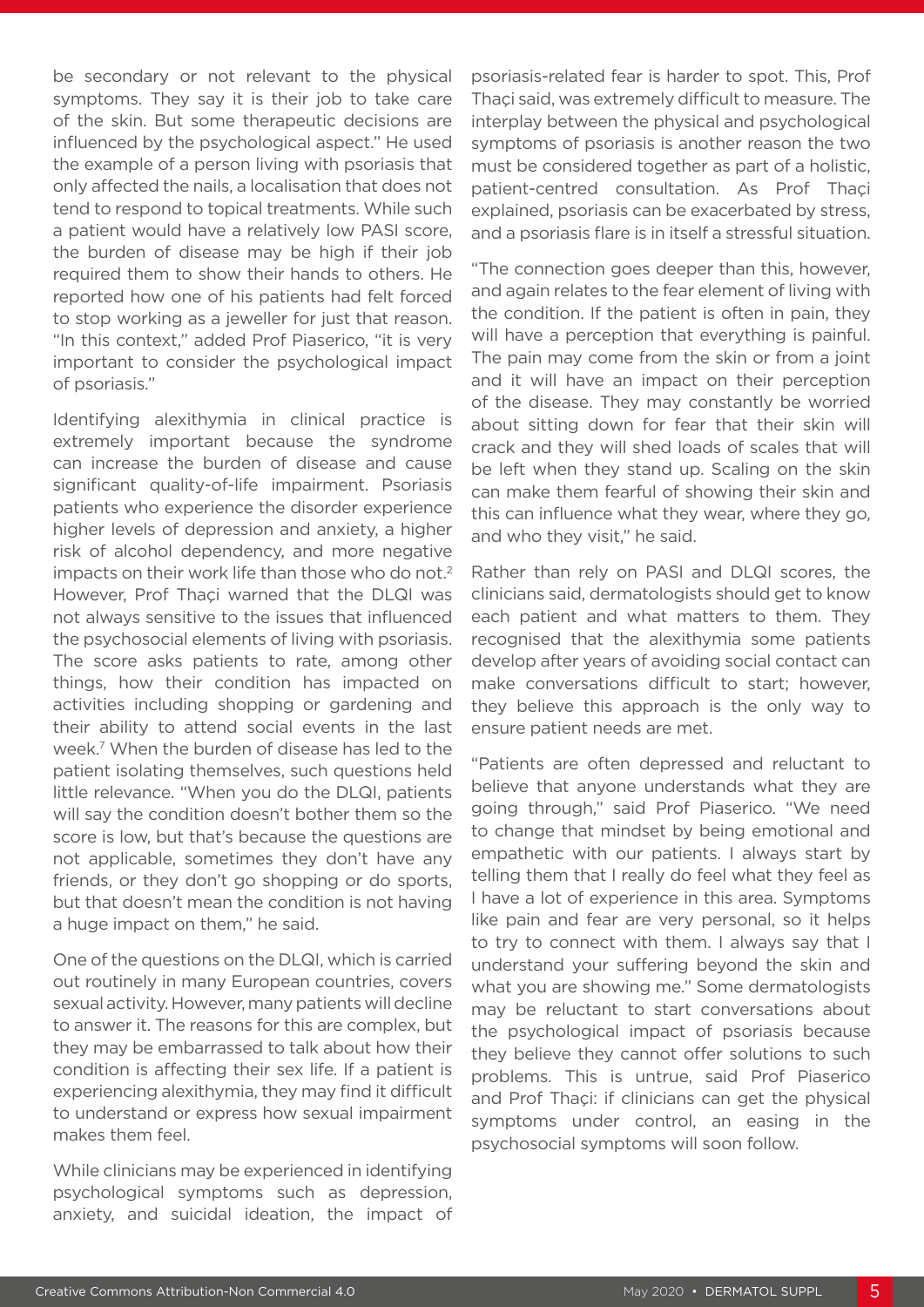# TREATING THE CAUSE

Every person living with psoriasis will experience and react to the condition differently, yet there is some general consensus in terms of what they want from treatment. According to Prof Thaçi: "We have looked at this and what we have found is when you have a strong positive response to treatment, this is usually associated with a significant improvement in quality of life. If you ask patients what they want from treatment they say: 'First, I want my skin to improve fast. Secondly, I want all my skin lesions to disappear, and finally I want this to last for the long term.' We have found that once the skin has improved, their perception that their quality of life has also improved follows a few weeks or months later."

Newer biologic drugs can provide rapid onset of action, high skin clearance, and sustained response. "Once you treat them and the skin is clean," says Prof Thaçi, "you show them heaven and they do not want to go back to hell; they have a relapse in their understanding of the burden of the disease. Showing them how the skin can improve dramatically in a short period of time is crucial for their self-confidence and for giving them the belief that they can improve their psoriasis."

Prof Piaserico has also recorded success with the new class of treatments. "The newer drugs are definitely more effective in improving quality of life, as measured with DLQI or other indexes. That is probably related to their higher efficacy in terms of skin activity." He also added: "Some therapeutic decisions that I take might be influenced by the psychological aspect. In the case of the jeweller (above), if I was only looking at the picture from the symptoms, I would not have taken the decision to prescribe him a systemic treatment, and eventually a biological drug, but because of his profession and the impact on his quality of life, I did this."

There could, he believes, be another factor influencing the high quality-of-life efficacy of the biologic products: immunopsychiatry, or the study of the relationship between mental diseases and the immune system. "There is some evidence to show that depression is an inflammatory disease.<sup>1</sup> If you lower inflammation with specific and powerful drugs, you might eventually improve the mood of some patients. I am quite convinced

about this because I have patients who have been using the biologic drugs and within 2 or 3 weeks are so happy and energetic that it must be something other than the efficacy on the skin."

### VALUE OF TREATMENT

Treating the skin treats the psychosocial issues surrounding psoriasis, both clinicians agreed, resulting in value not only for individual patients, but for society at large. "Ultimately," stressed Prof Thaçi, "what makes a treatment successful isn't any number or score, it's the improvement in quality of life. When you treat [a patient] effectively, you bring them into a totally different condition. They feel much better, they are more productive in their lives, their work productivity improves dramatically. Once you give them their lives back, they are so happy to be able to contribute to society again."

These wider benefits need to be taken into account as part of the therapeutic decisionmaking process, added Prof Piaserico. "In Europe, there are a lot of doctors who are not using these biologic drugs for psoriasis because they are expensive. It means that many do not ask about the psychological elements of living with the condition because they do not have a way of treating them. We need to give clear value to the treatment by giving value to the holistic assessment."

As psoriasis is a long-term condition, people are resigned to living that way forever, but offering treatment provides them with something that cannot be measured, said Prof Thaçi. "When you help to improve the signs and symptoms of the disease and show them how important it is to control the disease, they are more engaged, they are more involved in their care. They are having a life. You can give them hope that the psoriasis is manageable. By improving quality of life, you tell them that they are not alone, that you will help and support them, and that this is not a disease they will take with them to the grave. If we tell them that this is a chronic disease that cannot be controlled, that there is nothing they can do because everything is too expensive, then we are taking away that hope. As a physician, there is one thing I appreciate more than anything else: someone opening my door with a smile on their face."